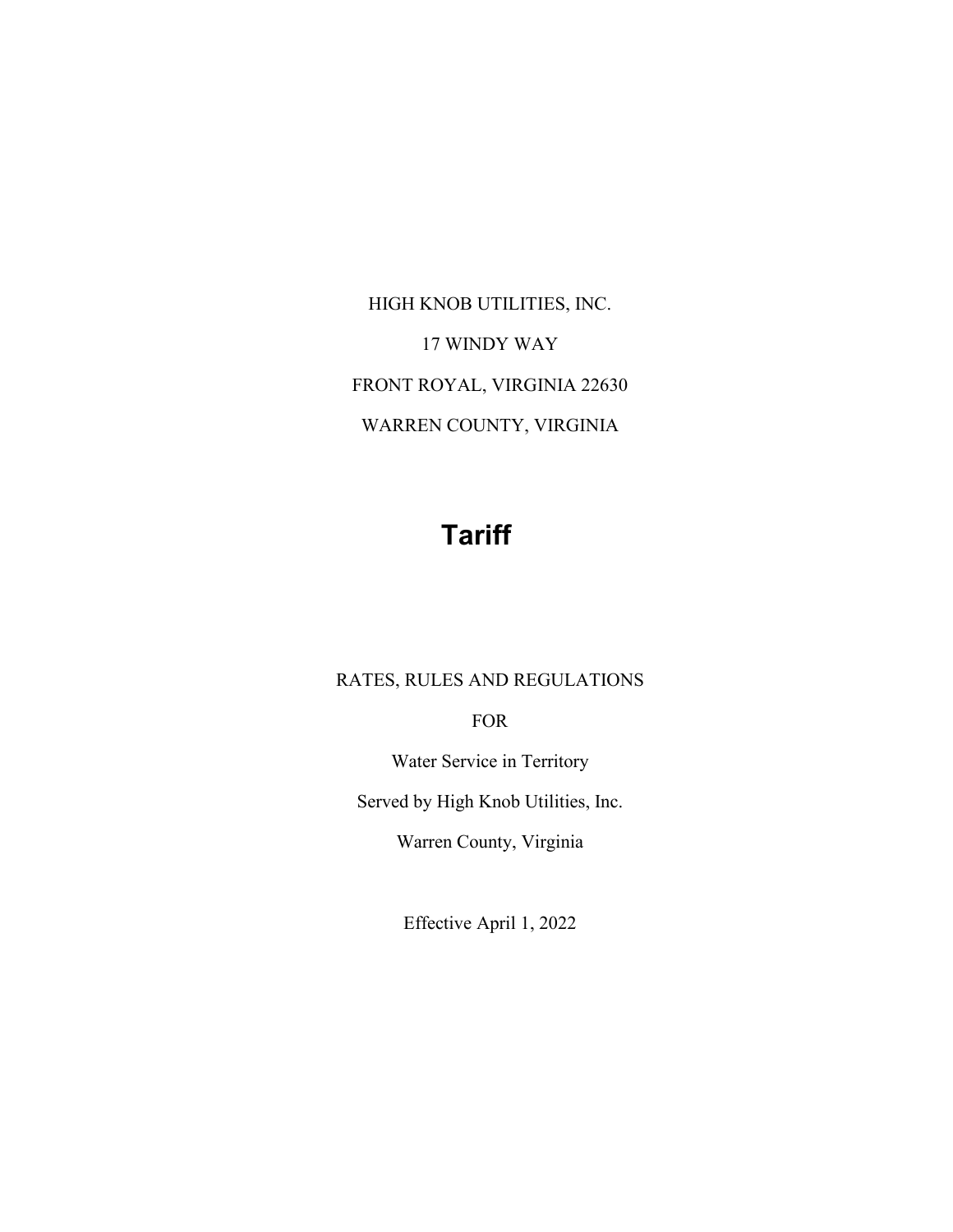## Table of Contents

| I. | <b>RATE SCHEDULE</b>  |                                         | $\mathbf{1}$   |
|----|-----------------------|-----------------------------------------|----------------|
| Π. |                       | <b>RULES AND REGULATIONS</b>            | $\overline{2}$ |
|    | Rule No. 1. - GENERAL |                                         | $\overline{2}$ |
|    |                       | Rule No. 2. - DEFINITIONS               | $\overline{2}$ |
|    |                       | Rule No. 3. - APPLICATION FOR SERVICE   | $\overline{2}$ |
|    | Rule No. 4. -         | <b>SERVICE CONNECTIONS</b>              | $\overline{3}$ |
|    |                       | Rule No. 5. - CUSTOMER'S SERVICE PIPES  | $\mathfrak{Z}$ |
|    | Rule No. 6. -         | METERS AND METER INSTALLATION           | $\overline{3}$ |
|    |                       | Rule No. 7. - METER TESTS AND TEST FEES | $\overline{4}$ |
|    |                       | Rule No. 8. - CUSTOMER'S DEPOSITS       | $\overline{4}$ |
|    |                       | Rule No. 9. - TERMS OF PAYMENT          | $\overline{4}$ |
|    |                       | Rule No. 10. - LATE PAYMENT CHARGES     | 5              |
|    |                       | Rule No. 11. - BAD CHECK CHARGE         | 5              |
|    |                       | Rule No. 12. - ABATEMENTS AND REFUNDS   | 6              |
|    | Rule No. 13. -        | DISCONTINUANCE OF WATER SERVICE         | 6              |
|    | Rule No. 14. -        | TURN ON CHARGE / EXTRA METER READINGS   | $\overline{7}$ |
|    | Rule No. 15. -        | CROSS CONNECTION AND BACK SIPHONAGE     | $\tau$         |
|    | Rule No. 16. -        | PRESSURE AND CONTINUITY OF SUPPLY       | 8              |
|    | Rule No. 17. -        | INTERRUPTIONS IN THE WATER SUPPLY       | 8              |
|    |                       | Rule No. 18. - EXTENSION OF MAINS       | 8              |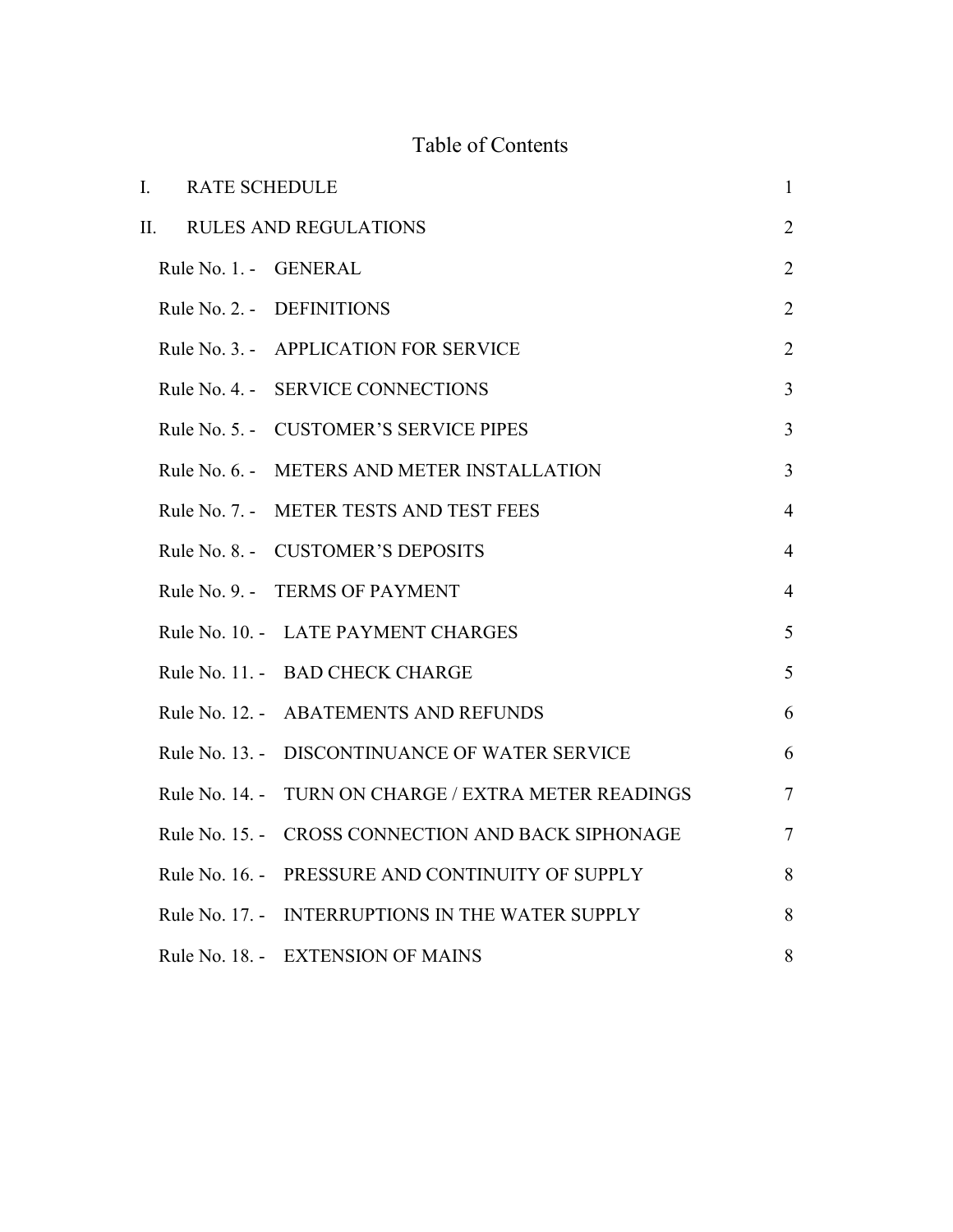#### I. RATE SCHEDULE

<span id="page-2-0"></span>The primary purpose of the High Knob Water System is to provide water service to a subdivision known as High Knob in Warren County, Virginia.

#### WATER RATES

Rates are applicable to all customers in the area indicated above.

1. Service Connections:

| All service connections | \$5,000.00 |
|-------------------------|------------|
|-------------------------|------------|

2. Rates:

Bills will be rendered on a quarterly basis, in arrears. The rates for water service are as follows:

| <b>Base Rate</b>             | \$108.74              |
|------------------------------|-----------------------|
| Capital Recovery Fee         | \$12.50               |
| Plus Water Usage as Follows: |                       |
| $1 - 13,500$ gallons         | $$0.00823$ per gallon |
| $13,501 - 20,000$ gallons    | $$0.01017$ per gallon |
| 20,000 gallons and over      | $$0.01270$ per gallon |

If the meter should fail to register for any reason, or if the meter reader should be unable to read the meter at the scheduled meter reading date, an estimated bill will be rendered.

3. Minimum Charge:

There shall be a **minimum charge of \$121.24** for water service and no bill will be rendered for less than the minimum charge. This minimum quarterly service charge shall become effective when the water meter is installed or a Water Service Account is established.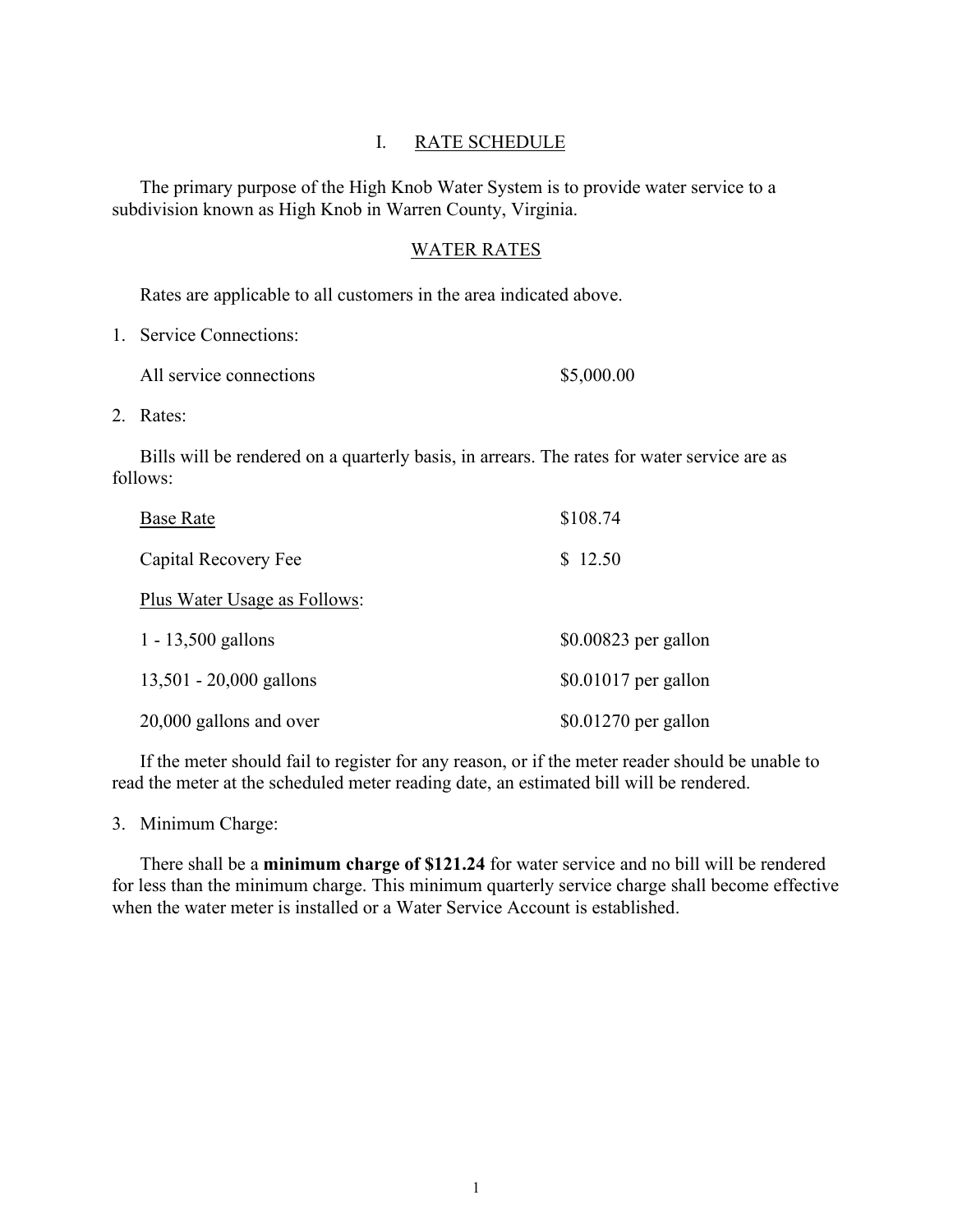#### II. RULES AND REGULATIONS

<span id="page-3-0"></span>The rules and regulations as herein set forth, or as they may hereafter be revised with approval of the State Corporation Commission, shall govern the rendering of water connection thereto, and every customer upon signing an application for any service rendered by High Knob Utilities, Inc., or upon the taking of water service shall be bound thereby.

#### <span id="page-3-1"></span>RULE NO. 1. - GENERAL

- a. The High Knob water system office is located at 17 Windy Way, Front Royal, VA 22630
- b. The utility provides water service in the following subdivision: High Knob, in Warren County.
- c. The telephone number for billing and service questions is (540) 635-6131.
- d. In case of emergency or after hours call (540) 635-6131.
- e. Any questions about service or employees of High Knob Utilities, Inc. should be made at the office of High Knob Utilities, Inc., 17 Windy Way, Front Royal, VA 22630 or in writing to the same address.
- f. No employee or agent of High Knob Utilities, Inc. shall have the right or authority to bind it by any promise agreement or representation contrary to the letter or intent of these rules and regulations.

#### <span id="page-3-2"></span>RULE NO. 2. - DEFINITIONS

- a. A "water service connection" is the water service line connecting the High Knob water system water main or lateral to a customer's premises. Where meters are installed it includes the meter and meter equipment
- b. "Premises" as used herein shall mean the lot or parcel of land upon which is situated a single family dwelling or community facility (which includes an office and a single apartment).
- c. "Customer" as used herein is any party who has applied for and is receiving water service at a premise.
- d. "Company" as used herein is High Knob Utilities, Inc.
- e. "Commission" as used herein is the Virginia State Corporation Commission (SCC).

#### <span id="page-3-3"></span>RULE NO. 3. - APPLICATION FOR SERVICE

- a. Before any water service is delivered, the Company reserves the right to require the applicant to:
	- 1. Establish that the applicant is the owner, his duly authorized representative, or the bona fide lessee of the premises.
	- 2. The applicant shall make application for water service upon forms prescribed by the company.
	- 3. Upon approval of the application, the company shall install the service connection.
- b. Whether or not the Company initially exercises the right specified in rule  $3(a)$ above, the applicant, by accepting water services, agrees to:
	- 1. Comply at any time with the right specified in rule 3(a) above.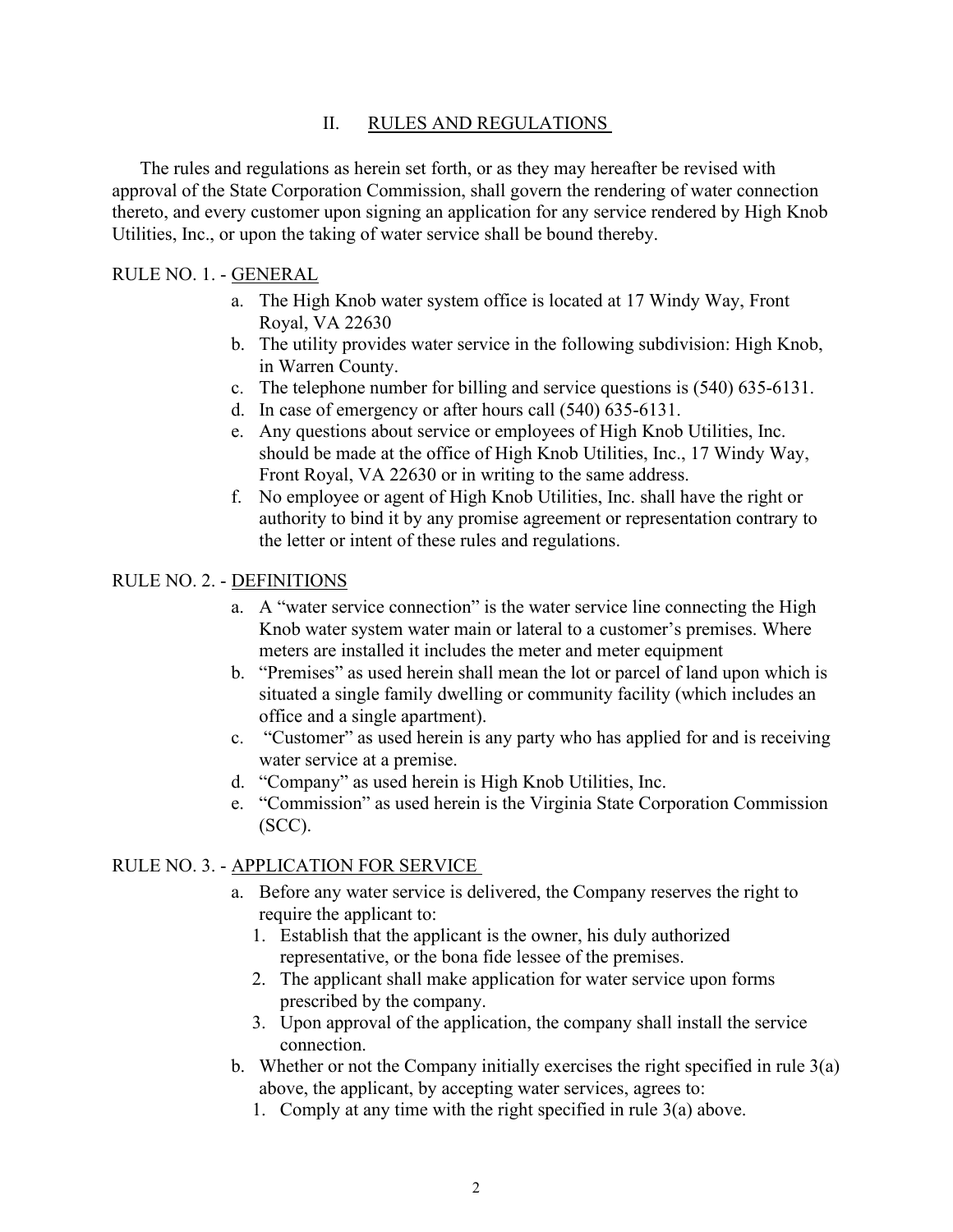- 2. Be bound by the applicable rate schedule(s) and rules and regulations that are currently on file with the Commission.
- c. Should at any time the customer not comply with this section, service may be discontinued in accordance with Rule 13 of these rules and regulations.

#### <span id="page-4-0"></span>RULE NO. 4. - SERVICE CONNECTIONS

- a. For water service, the company shall install the service line connecting the water main or lateral to the customer's premises. Where meters are installed, it includes the meter box, the meter and other metering equipment.
- b. The company will maintain and replace all water service connections from the main in the street to the meter box.
- c. The company will make all connections to its mains and will specify the size, kind and quality of all materials entering into the service connection.
- d. The corporation cock, meter cock, meter box, and service pipe from the water main to the meter, will be furnished and installed by and shall remain the property of the company and under its sole jurisdiction. Meters will be installed on the property of the customer or on a public way adjoining his property.

#### <span id="page-4-1"></span>RULE NO. 5. - CUSTOMER'S SERVICE PIPES

- a. The service pipe, meters, and fixtures on the customer's premise shall be accessible to the company for observation or inspection at reasonable hours.
- b. The company may specify the size, kind, and quality of the materials that shall be laid between the meter cock and the structures on the premises to be supplied.
- c. The water service pipe from the meter cock to the place of consumption shall be furnished and installed by the customer at his or her own expense and risk.
- d. The customer's service pipes and all connections and fixtures attached thereto shall be subject to the inspection and approval of the company before the water will be turned on.
- e. No fixture shall be attached to, or any branch made, in a service pipe between the meter, lot, line, and the street main.
- f. Any repairs, maintenance, replacement, or relocation necessary to the customer's water service pipe or fixtures in or upon the customer's premises shall be performed by the customer at his or her expense and risk, and in a manner approved by the company.

#### <span id="page-4-2"></span>RULE NO. 6. - METERS AND METER INSTALLATION

- a. The company shall determine the type and size of any meter to be installed.
- b. Meters will be furnished, installed, and removed by the company and shall remain the property of the company.
- c. When damage to any meter arises out of, or is caused by, the customer's negligence or carelessness, the repair or replacement of that meter shall be paid for by the customer.
- d. The customer receiving water through a meter shall promptly notify the company of any defects in or damage to the meter or its connections.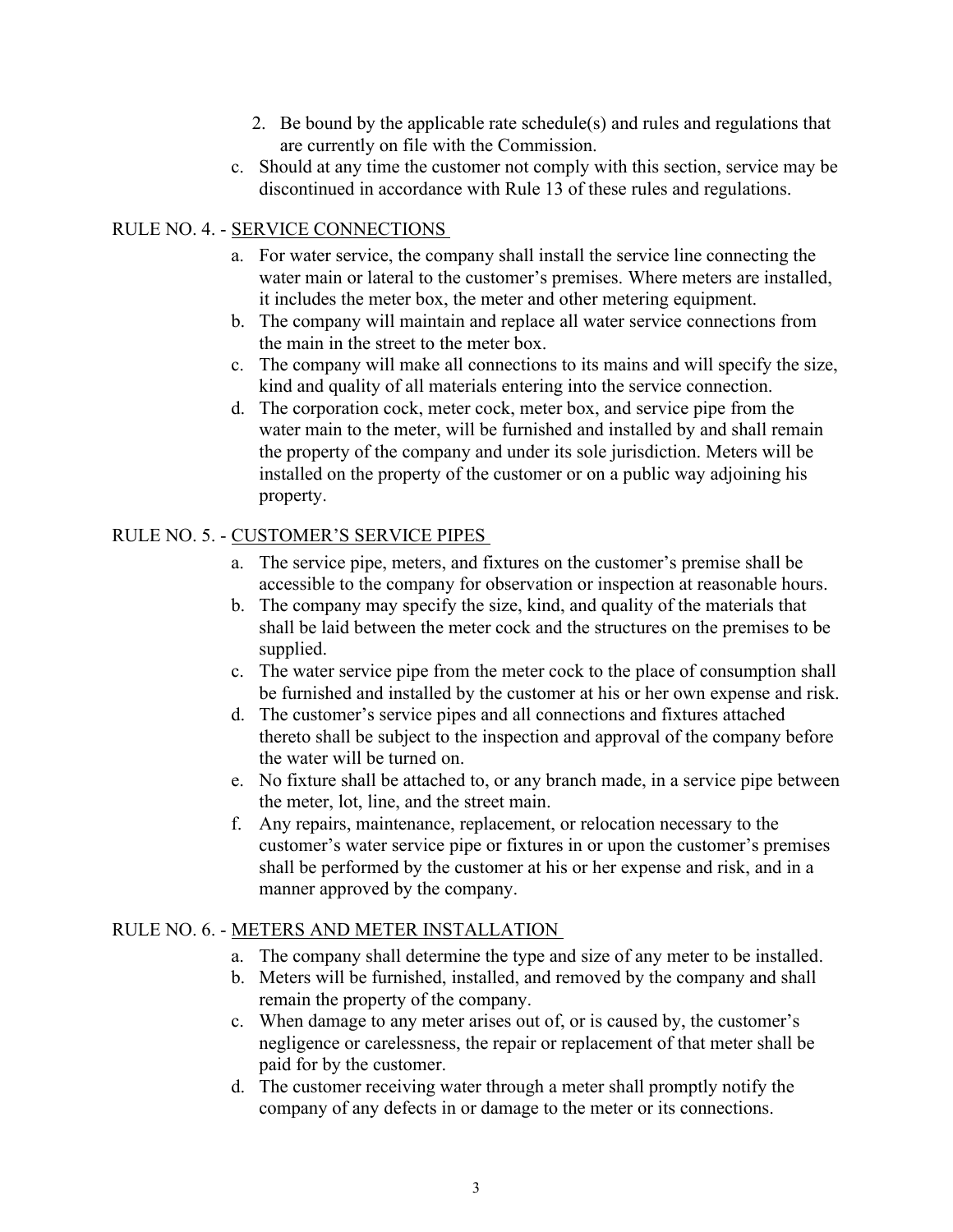#### <span id="page-5-0"></span>RULE NO. 7. - METER TESTS AND TEST FEES

- a. All meters shall be accurately tested before installation. The company may at any reasonable hour remove any meter for routine tests, repairs, or replacement.
- b. The company shall, upon request of a customer, and if so desired, in his presence or that of his authorized representative, make without charge a test of accuracy of the meter in use at his premises, provided that the meter has not been tested within a period of twenty-four (24) months previous to such request. A written report of the results of the test shall be furnished to the customer.
- c. If a meter test has been conducted within the past twenty four (24) months and the customer still desires a test, the customer must pay the actual cost of the test, unless the meter is found to have an average error greater than two (2) percent, in which case the test will be at no charge to the customer. Currently the actual cost of the test is \$42.00.
- d. Whenever a test of the meter reveals it to have an average error of more than two (2) percent, the company shall bill or refund to the customer, as the case may be, such percentage of the amount of bills, covering the consumption indicated by the meter for the previous six months, as the meter was found to be in error at the time of test, unless it can be shown from the records of either party that the error found has existed for a greater or lesser period, in which case the adjustment shall cover such actual period.

## <span id="page-5-1"></span>RULE NO. 8. - CUSTOMER'S DEPOSITS

- a. Before providing water service, the company may require of any customer a cash deposit or other suitable guarantee to secure the performance of the customer under the terms and conditions of the company under which water is supplied. The maximum amount for any deposit shall not exceed the customer's estimated liability for one quarter of service.
- b. The deposit of each residential customer will be refunded after not more than one year of satisfactory credit has been established or after final settlement of the customer's account, whichever is first.
- c. Simple interest on the deposit will be paid at the rate determined annually by the Commission from the date of the deposit receipt to the date of the deposit refund. Credit of interest shall be made annually.
- d. Deposits for residential customers will not be held beyond a one year period during which the customer has established satisfactory credit.
- e. If the customer fails to maintain satisfactory credit with the company, it may require a deposit from the customer which will be held for a period of not more than one year, during which the customer has established satisfactory credit.

#### <span id="page-5-2"></span>RULE NO. 9. - TERMS OF PAYMENT

- a. Bills for service shall be rendered quarterly in arrears.
- b. Each "premises" as described in Rule No. 2 shall be billed separately.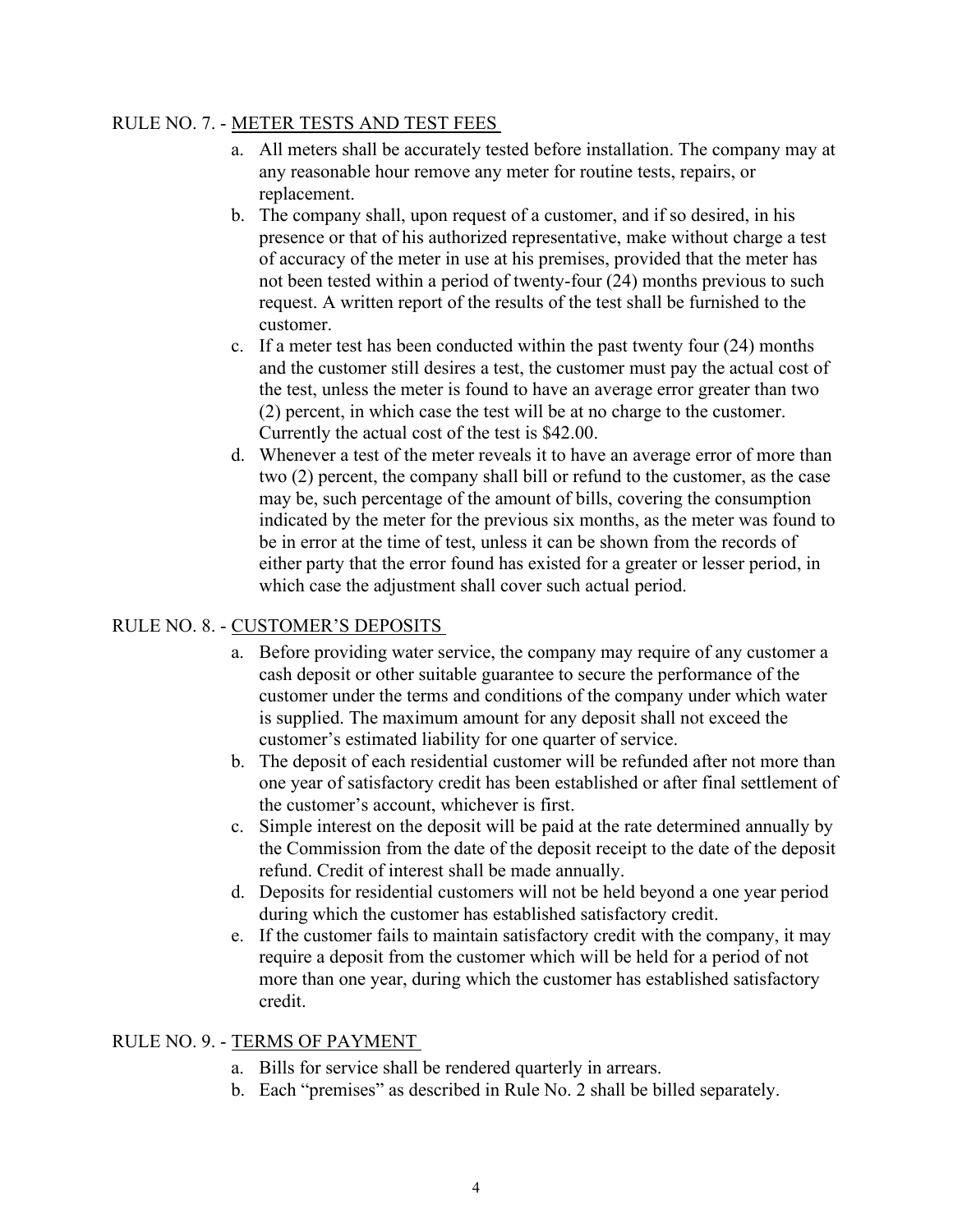- c. Customers are responsible for furnishing the company with their correct address. Failure to receive bills will not be considered an excuse for nonpayment nor permit an extension of the date when the account will be considered delinquent.
- d. Payments shall be made at the office of the company or such other places conveniently located as may be designated by the company.
- e. If bills are to be sent to an address other than the premise served, the company must be notified in writing by the customer of any change of address.
- f. If requested in writing by the customer, the company will send bills to and receive payments from designated agents or tenants. However, this accommodation will in no way relieve the customer or owner of the liability for all charges, and the company shall not be obligated to notify the customer or owner of the nonpayment of bill by such agents or tenants.
- g. If a bill is not paid within ten (10) days of final written notice properly given by the company to the customer of record, service may be discontinued, and where installed, the meter and service equipment may be removed by the company, and the deposit, if any, may be applied to such bill and any other arrears due by the customer.

## <span id="page-6-0"></span>RULE NO. 10. - LATE PAYMENT CHARGES

- a. Each public utility may charge up to one and one half percent  $(1-\frac{1}{2}\%)$  per month on any customer charges not timely paid. Appropriate calculation of the late payment charge shall be made at the time of each successive, usual billing date, and the amount of any such charge included as a separately identified item upon the current bill. Before implementing a late payment charge program, the utility must show on its customer bill, in addition to other necessary information, the date in which the bill is delivered to the U.S. mail, or delivered to the customer's premise, together with showing the date by which payment must be received in the utility's office to avoid late payment charges. In no case shall payment for current service be considered overdue if received by the utility within thirty (30) days from the mailing date or delivered date of the bill.
- b. The late payment charge shall not be applied to any amount billed as taxes which utilities may collect on behalf of governmental units. All legal expenses incurred by the company related to payment charges shall be paid by the affected customer.

#### <span id="page-6-1"></span>RULE NO. 11. - BAD CHECK CHARGE

- a. Each public utility subject to the jurisdiction of the commission may impose and collect a service charge for every check received in payment of a customer's account, in which a check is lawfully dishonored by the payer bank, provided, however, that the service charge shall be uniformly applied to all customers of each utility. The bad check charge shall be \$35.00.
- b. All legal expenses incurred by the company related to the collection of any bad check shall be paid by the affected customer.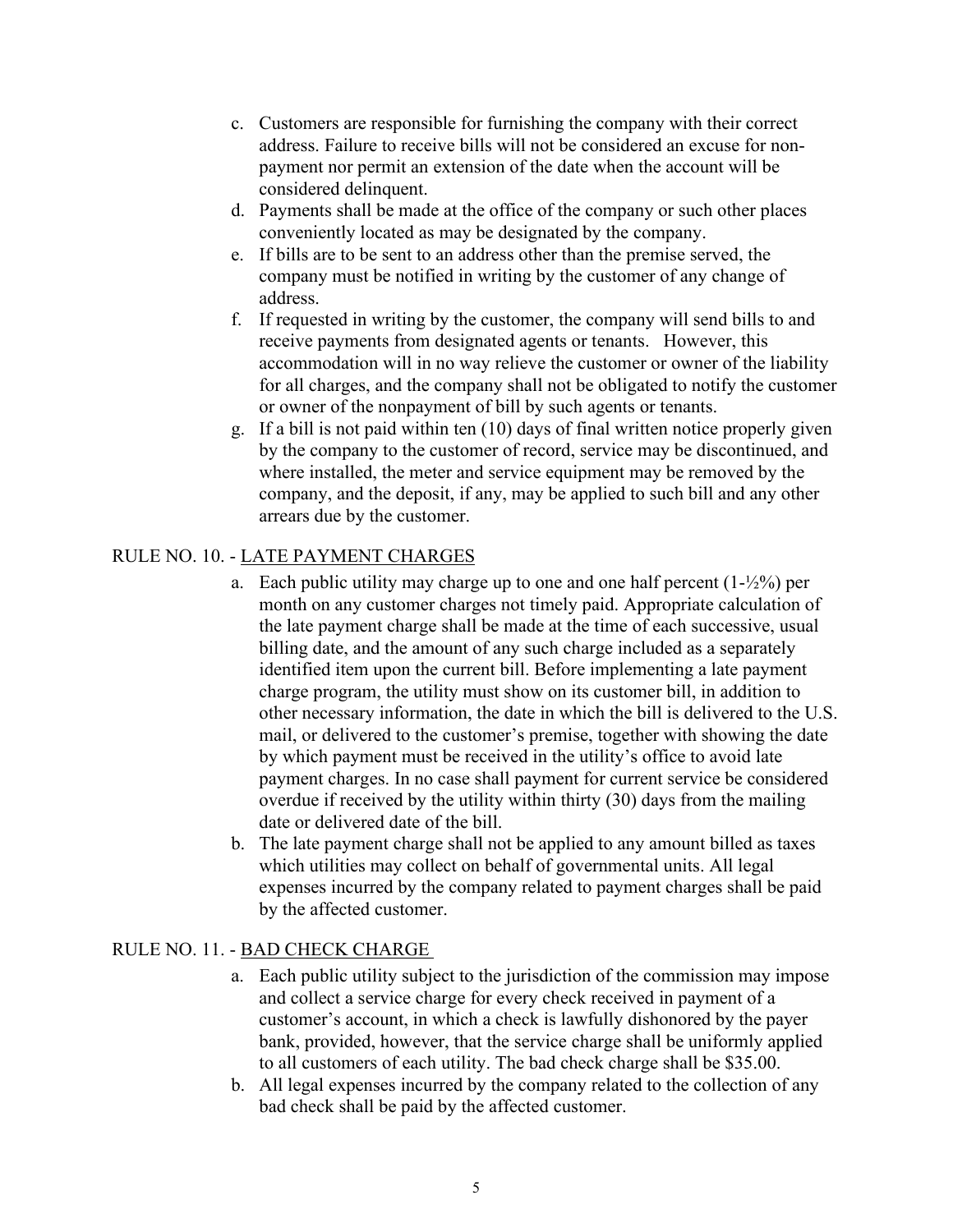#### <span id="page-7-0"></span>RULE NO. 12. - ABATEMENTS AND REFUNDS

- a. There shall be no abatement of the minimum rates in whole or in part, by reason of the extended absence of the customer, and no abatement shall be made for leaks for water wasted by improper or damaged service pipes or fixtures belonging to the customer.
- b. In the case of an underground leak occurring between the company's meter and the connection to the customer's premises, adjustments may be made for fifty percent (50%) of the amount of excess in a water bill due to this cause. This excess adjustment shall be based on an average of the previous three (3) consecutive periodic bills, provided the customer promptly and properly repairs such leak upon notification of the leakage. See Water Rates, Section I, for appropriate charges.
- c. Should the leakage occur in consecutive billing periods, the three (3) consecutive periodic bills shall be the most recent billing periods prior to the billing period when the leak began. If the customer account has not been established for three (3) billing periods, the abatement amount shall be calculated with an estimated usage of 100 gallons per day for any missing billing periods.
- d. The customer must apply for this abatement in writing. There shall be no limit on the number of abatement applications submitted by a customer.
- e. Upon termination of a water account, the company shall return to the customer any fund balance remaining in the account after all outstanding fees are paid. If the customer does not provide a mailing address or otherwise respond in 60 days after account termination, the funds shall revert to the company.

#### <span id="page-7-1"></span>RULE NO. 13. - DISCONTINUANCE OF WATER SERVICE

- a. No person shall turn the water on or off at any street valve, corporation cock, meter cock, or other connection, or disconnect or remove any meter cock or other connection, or disconnect or remove any meter or disturb any connection pipe or service line, without the consent of the company. Penalties provided by law for any such unauthorized action will be rigidly enforced.
- b. Water service may be discontinued by the company after ten (10) day's written notice for any of the following reasons:
	- 1. For willful or indifferent waste of water due to any cause.
	- 2. For failure to protect and maintain the service pipe or fixtures past the meter on the property of the customer in a condition satisfactory to the company.
	- 3. For violation of any rule or regulation of the company.
	- 4. For non-payment of any account not paid within 30 days from date of bill for water service, or for any fee or charge accruing under these rules and regulations and the effective schedule of rates.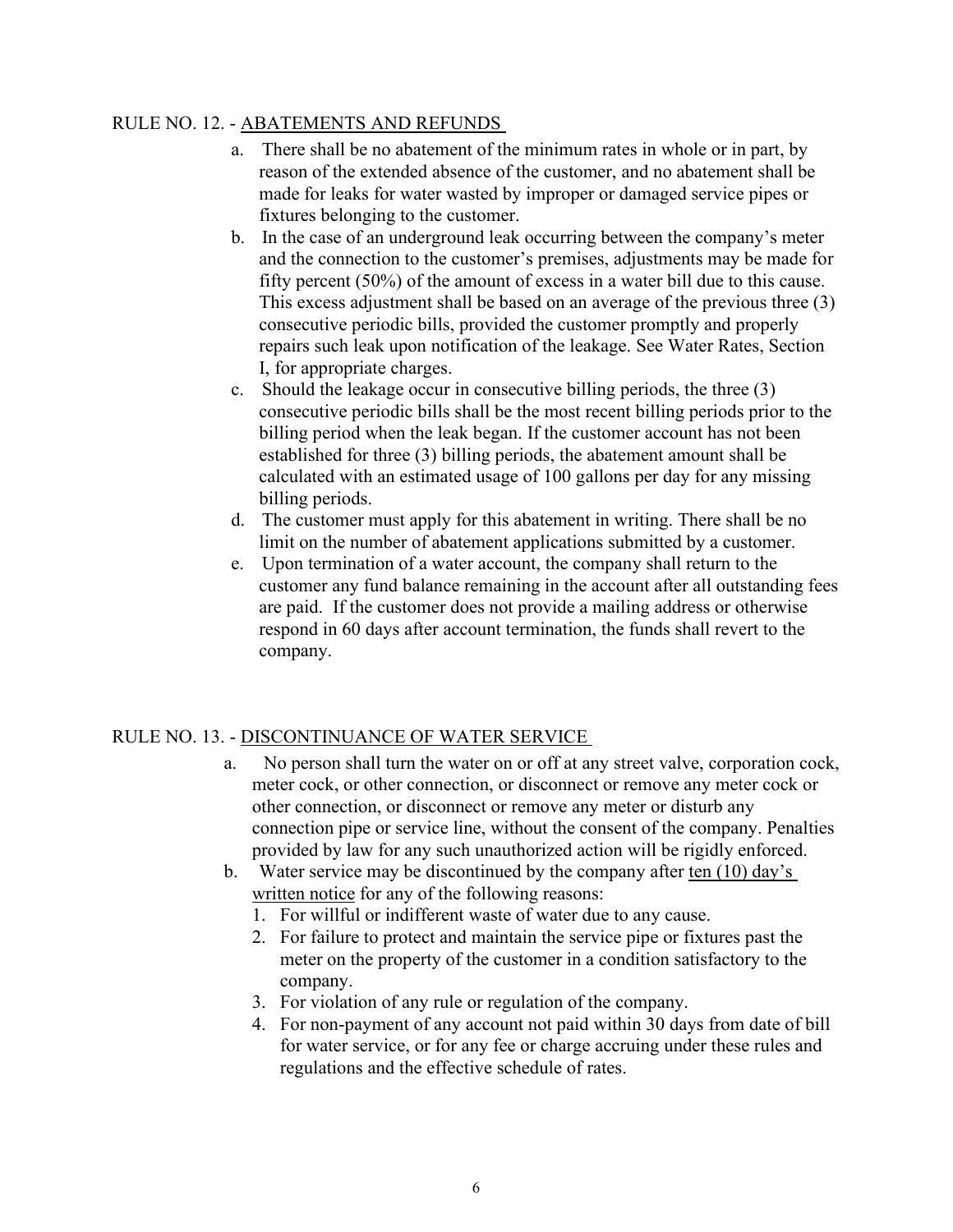- c. The following reasons are cause for immediate discontinuance of water services:
	- 1. For tampering by the customer, or other with the knowledge of the customer, with any meter, connection, service pipe, meter cock, seal, or any other appliance of the company controlling or regulating the customer's water supply.
	- 2. For creation by the customer, or other with the knowledge of the customer, a condition that may cause damage to any meter, connection, service pipe, meter cock, seal, or any other appliance or installation of the company. The presence of such condition shall be ascertained solely by the determination of the company, subject to appeal to the board of directors. The customer shall be responsible for removing any potentially damaging condition designated by the company, subject to supervision and approval of the company. All legal expenses incurred by the company related to such condition or the removal thereof shall be paid by the affected customer.
	- 3. For failure to provide the company's employees free and reasonable access to the premises supplied, or for obstructing the way of ingress to the meter or other appliance of the company controlling or regulating the customer's water supply.
- d. Discontinuing the supply of water service to a premise for any reason shall not prevent the company from pursuing any lawful remedy by action of law or otherwise for the collection of monies due from the customer.
- e. When water service to a customer has been terminated for any of the above reasons other than temporary vacancy of the premises, it will be renewed only after the conditions, circumstances, or practices which caused the water service to be discontinued are corrected to satisfaction of the company, and upon payment of all charges due any payable by the customer in accordance with these rules and regulations and the effective schedule of rates.

#### <span id="page-8-0"></span>F. TURN ON CHARGE /EXTRA METER READINGS

- a. When it has been necessary to discontinue water service to any premise because of a violation of these rules and regulations, or because of nonpayment of any bill, a charge of \$45.00 may be made for turning on the water. This charge together with any unpaid or outstanding debts that may be due to the company must be paid before the water service will be resumed.
- b. There will be a \$45.00 charge for extra meter readings between billing periods for the purpose of property transfers or rental property turn over.

## <span id="page-8-1"></span>G. CROSS CONNECTION AND BACK SIPHONAGE

- a. No pipe or fixtures connected with the mains of the company shall also be connected with pipes or fixtures supplied with water from any other source without installation of an approved backflow prevention device.
- b. Piping systems supplying swimming pools or tanks/cisterns shall not be allowed.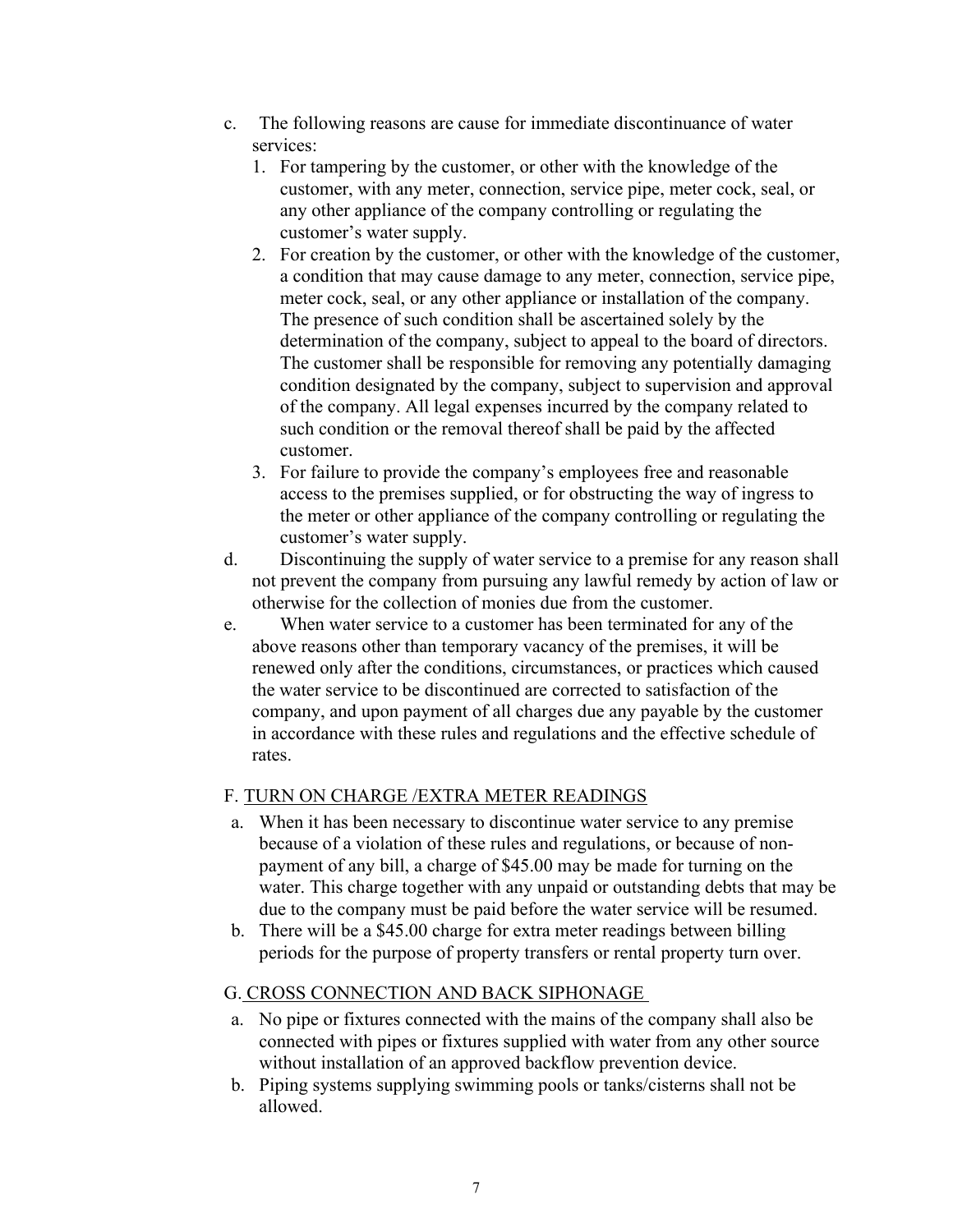c. The plumbing on all premises supplied from the company's water system shall conform to the Commonwealth of Virginia Sanitary Code or Warren County Code – whichever may be applicable.

#### <span id="page-9-0"></span>H. PRESSURE AND CONTINUITY OF SUPPLY

- a. The company does not guarantee a sufficient or uniform pressure, or an uninterrupted supply of water, and customers are cautioned to provide sufficient storage of water where an absolutely uninterrupted supply must be assured, such as for steam boilers, domestic hot water systems, gas engines, etc.
- b. In high level sections where pressure is low the customer shall, if he desires a higher pressure than that furnished at the mains of the company, install at his own expense a tank and/or booster pump, of a type and installation approved by the company that conforms with applicable regulations and codes.
- c. Where the pressure to a customer's premise is greater than he wishes, it shall be his responsibility to install at his own expense the proper regulating device to reduce the pressure to the extent desired
- d. The company will supply water at a minimum pressure of 20 psi

## <span id="page-9-1"></span>I. INTERRUPTIONS IN THE WATER SUPPLY

- a. The company may, at any time, shut off the water in the mains in case of an accident, or for the purpose of making connections, alterations, repairs, changes, or for other reasons and my restrict the use of water to reserve a sufficient supply for public fire service or other emergencies whenever the public welfare may require it.
- b. The company will try to give notice in advance of any work which must be done that will necessitate any interruption of the supply. Such notice is to be considered an accommodation and not a requirement on the part of the company. Property owners must so regulate their installations connected with the water supply system that damage will not occur if water is shut off without notice.
- c. The company will undertake to use reasonable care and diligence in order to prevent and avoid interruptions and fluctuations in the service, but it cannot and does not guarantee that such will not occur.

## J. EXTENSION OF MAINS

<span id="page-9-2"></span>The company will extend its water distribution systems of mains and laterals to supply consumers, where application for service has been made, under the following terms and conditions:

> a. Where the cost of the extension does not exceed three and one-half times the estimated normal annual consumption revenue from bona fide applicants whose service pipes will be directly connected to the extension and from